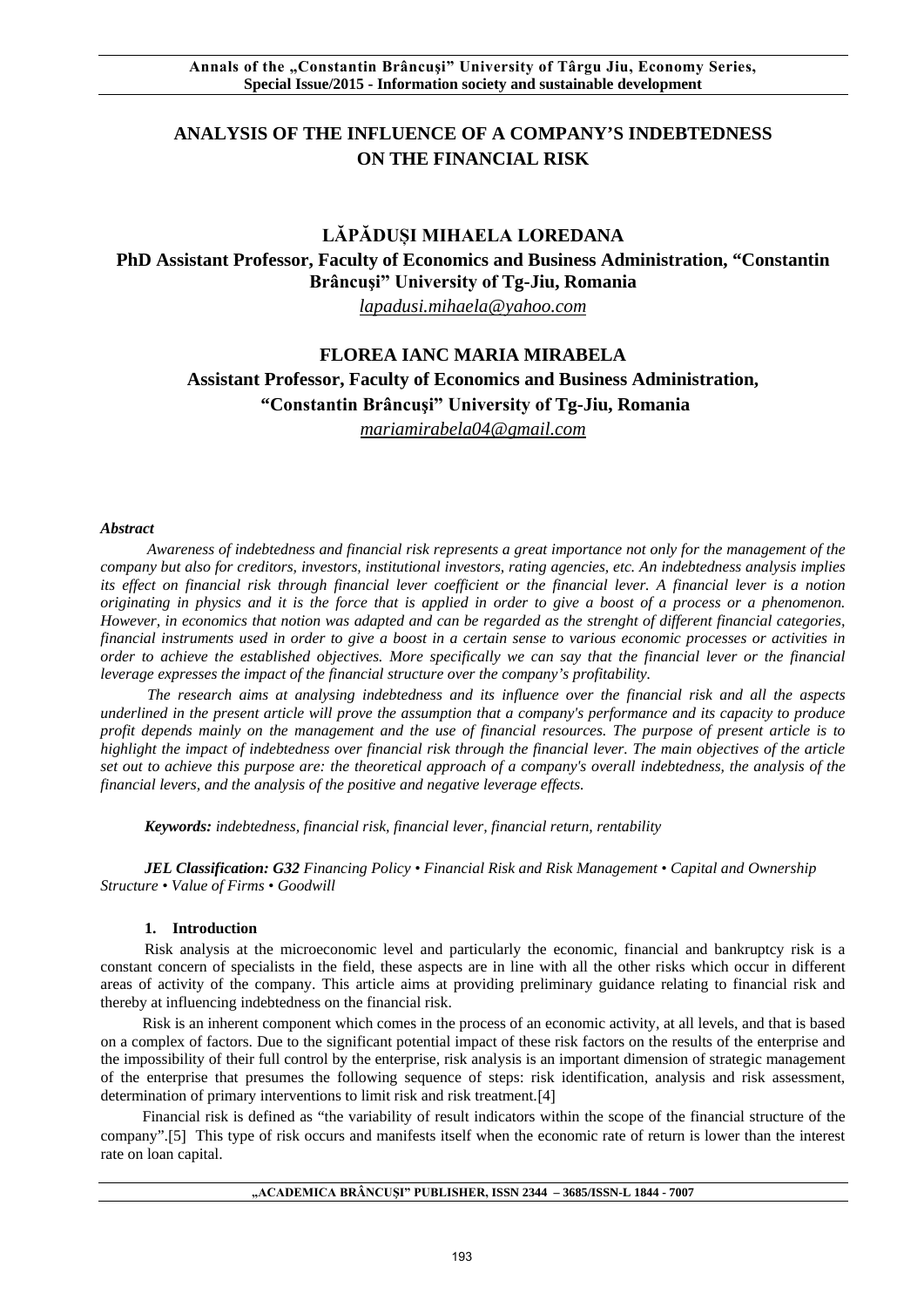Taking into consideration the influence of the company indebtedness upon the profitability of capital, an analysis of the financial risk can be done on the basis of financial lever or financial leverage.

The financial leverage expresses the impact of the financial rentability of the capital assets of the company as related to the correlation between the rate of economic rentability and the debt cost or interest rate as well as to the degree of indebtedness.[5]

Leverage is the positive effect of funding a company also by resorting to loans, thus ensuring a higher financial rentability rate of capital as compared to the situation in which one would have turned down loans; in other words, the loan produces a higher return than the payable interest.[7]

We can also state that leverage effect is a technique of financial management by means of which the board of a company tries to improve the rentability of the company's capital. This technique is used in order to determine the volume of the company's own resources, the borrowed or attracted capital used during the operation activity, major issues that mark on the growth or the reduction of a company's indebtedness.

The main objectives of the present research paper are:

-an analysis of the influence of the indebtedness on the financial risk;

-an identification of situations arising from the correlation between the economic rentability rate and the interest

rate;

-an analysis of the favourable effect of the financial lever;

-an analysis of the unfavourable effect of the financial lever;

-submitting the conclusions on the company debt and its effects on the financial risk.

Concerning the contribution of the research to the development of economic theory and economic practice, we believe that by elaborating this article we have expanded our field of analysis on financial risk and the company indebtedness, creating a friendly environment for debates and discussions on the subject. The frequency with which the approach appears in scientific papers has led us to believe that the risk analysis and the analysis of the company indebtedness represent the key aspects of the economic and financial activity of a firm.

#### **2. Materials and methods**

In the justification of the theory of this article we start from the presentation of the definitions of the key elements of this research, definitions which are meant to indicate the precise meaning of the terms listed above. After the presentation of these definitions we have exhibited a number of issues which provide information about the behaviour of key elements of the study. In the economic theory and practice there is a wealth of possibilities to approach and analyse this theme, so our way of approaching and analysing supplements develops the present and previous studies related to the topic.

We have used various methods in reaching the objectives of this article. There have been used and combined different methods of research specific to the economic area such as: the method of the combination of analysis and synthesis, the deductive method, the historic method, the method of the combination of the quantitative and qualitative analysis.

In the first phase of realizing this article I have established the theme which is to be presented and developed taking into consideration the importance of the subject and the bibliographic sources that we have. I have used an analysis which combines theoretical and practical.

## **3. The body of the paper**

## **3.1. Financial risk analysis-theory and methodology**

Due to complex and dynamic competitive environment, companies face a number of difficulties and uncertainties related to a multitude of issues such as: investments, funding, interest rates, obtained loans etc. Thus, any company must pay special attention to all these items because they all converge towards materialization in a higher or lower grade of the financial risk, which can cause restriction or suspension of access to bank credit and funding on the capital markets.

Knowledge of the level and the degree of influence of financial risk, as well as the degree of indebtedness of a company are very important aspects for a multitude of participants in the economic and financial environment of a company. They can be represented using a synthetic graphics (Scheme no. 1):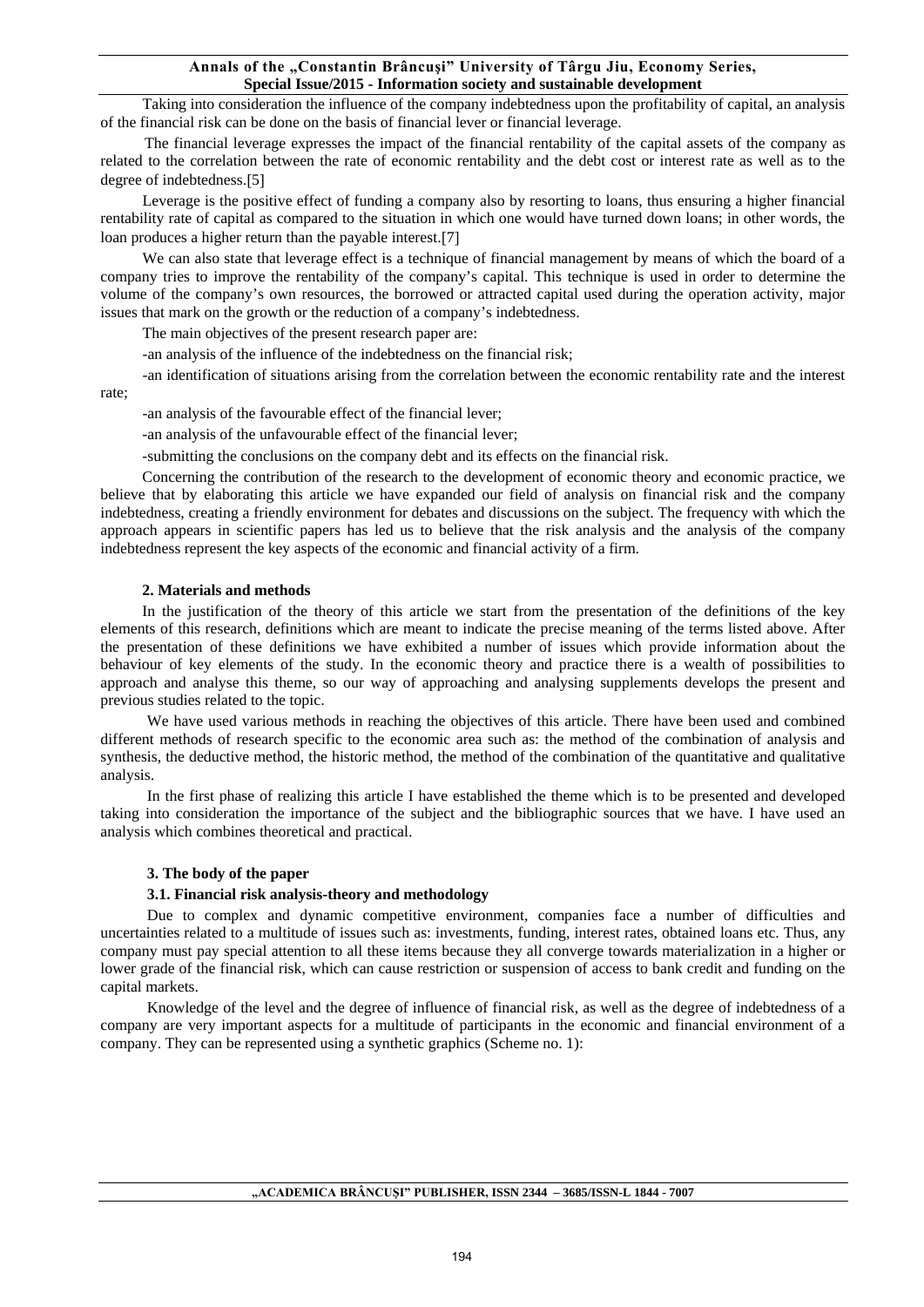



Financial risk reflects the variability of resulted indicators as a change in the financial structure of the enterprise.

Financial risk assessment can be made on the basis of the global profitability threshold which takes into account financial expenses, interest expenses that at a certain level of activity are considered fixed costs on the basis of financial leverage.

Overall profitability threshold is the point at which the net turnover (CA) covers the expenses used during the operation activity (fixed and variable) plus interest expenses, and the result is null or zero profit. After exceeding this threshold, the company's activity becomes profitable. The calculation formula is:

$$
CAcc = \frac{\text{Total expenditure (fixed and variable)} + \text{Interest expenses}}{1 - \frac{\text{Variable expenses}}{\text{Turnover}}}
$$
(1)

**where:**

 $[1]$ 

CA cr - critical turnover;

Margin rate of variable expenses  $=$   $1 - \frac{Variable$  expenses Turnover (2)

Financial leverage is also called the general rate of borrowing or leverage ratio and expresses the company indebtedness in relation to equity and it is defined as the ratio between total liabilities and long-term debts and equity. At the same time financial leverage highlights also the ability of financial managers to attract external resources for capital efficiency.

**"ACADEMICA BRÂNCUŞI" PUBLISHER, ISSN 2344 – 3685/ISSN-L 1844 - 7007**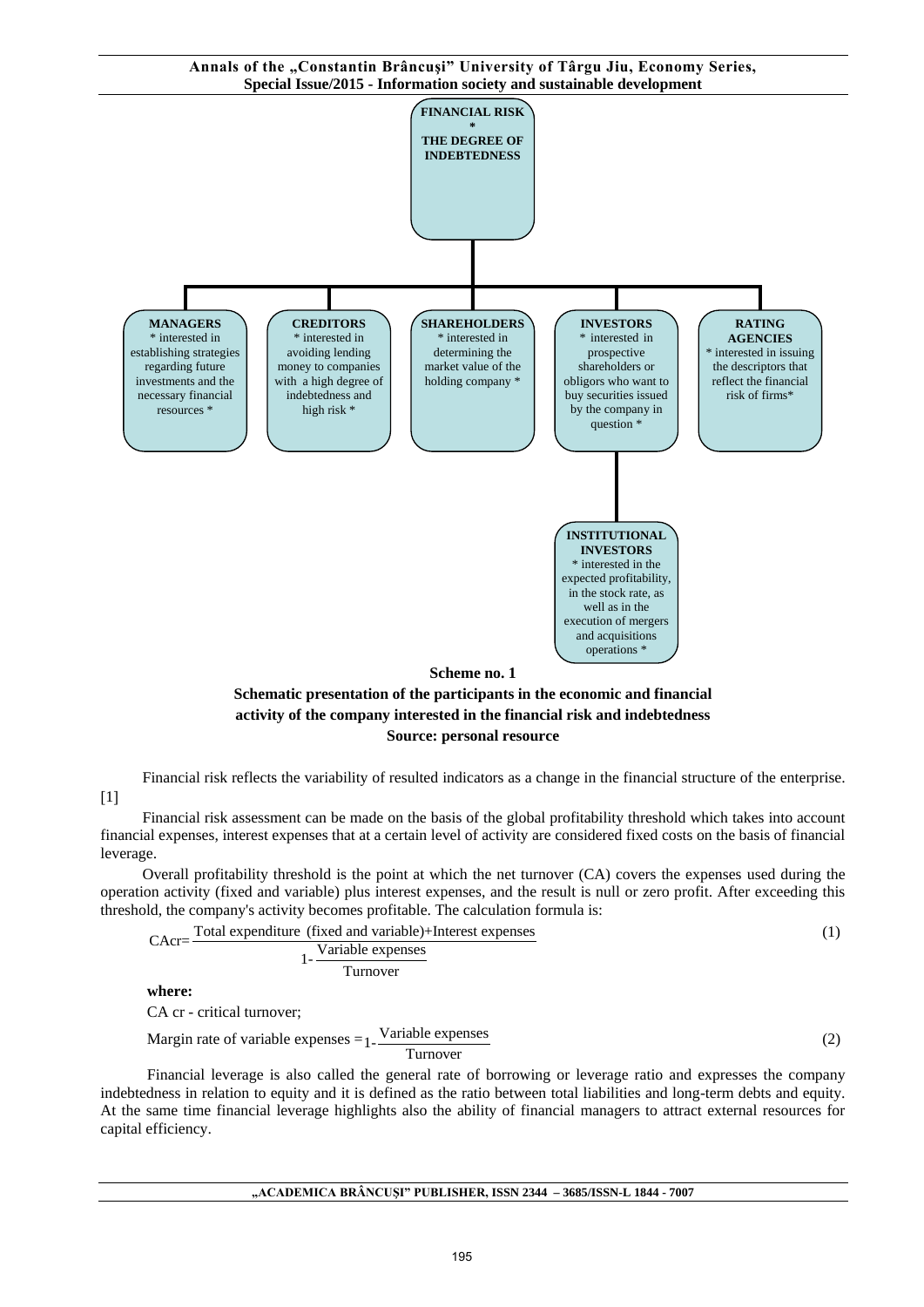(3)

Financial leverage  $=$   $\frac{\text{Net debt}}{\text{Equity}} \cdot 100$ ⋅

Net debt represents interest-bearing debts, including debts related to financial leasing and excludes cash funds and cash equivalents. This rate must have a subunitary value. If it registers a subunitary value it means that the company has a high degree of indebtedness. Where a rate exceeding the threshold value of 2,33 it means that the value of bank loans represents 70% of the total assets, expressing a very high degree of indebtedness, the company being even close to the stage of imminent bankruptcy if the result repeteadly exceeds the threshold of 2,33.

The indicator that highlights the additional benefit of company equity in relation to the volume of borrowed resources are financial leverage or the effect of indebtedness. It highlights the influence of the company indebtedness over the profitability of comapny equity (net profit/company equity x 100).

In view of the link between the economic rentability, the gap between economic profitability and the interest rate, and the financial leverage we can say that the financial profitability is determined by the ratio:

 $Rf=Re+(Re-Rd) \cdot \frac{Net debt}{Equity capital}$ ⋅

**where:**

Rf - financial rate of return;

Re - economic rate of return;

Re-Rd - the gap between the economic rate of return and interest rate;

Net debt - financial leverage (LF) or indebtedness;

Equity capital

(Re-Rd) · LF - financial leverage effect or the leverage effect of indebtedness.

This relationship links the financial profitability to the global financial profitability of the company (economic profitability), to the loan costs incurred by the enterprise (the interest rate) and to the extent of the indebtedness (leverage,  $L = DAT > 1$  year/ CPR) and highlights the influence of loans over the profitability obtained by the owners. Leverage shows indebtedness of equity capital and it is an expression of the additional risk assumed by shareholders through indebtedness, risks for which they will charge a risk premium, additional wages (in the form of financial leverage effect of borrowing). Possible situations:[8]

a) When **Rec** > **Rdob**, the company undertakes efficient use of borrowed from creditors and gets a rentability of assets financed from these sources sufficiently consistent as to cover the cost of debts (Rdob) and for additional pay of shareholders (via the leverage effect). In this case, the effect on indebtedness upon the financial rate is positive and the increase of indebtedness leads to increasing the finanancial rate, but only as long as the Rec > Rdob; thus, shareholders are paid more than the average level of profitability of the company (economic profitability).

b) The maximum point to which a company can accumulate debt is the case in which **Rec** = **Rdob**. As a result, the leverage effect is 0 and the financial rentability = economic profitability. In this case, shareholders are paid at the average level of profitability of the company. Beyond this point debt has a negative effect on financial profitability.

c) When **Rec** < **Rdob**, the company does get enough rentability out of exploiting the assets it possesses, or the financial rentability < economic profitability, hareholders are paid below the average level of profitability of the company. The increase of indebtedness (of the lever) leads to an even lower financial profitability.

#### **The main factors that may influence leverage effect could be:**

-economic rate of return as determined in turn by the level of profit from operating activity and the value of the assets controlled;

-the rate of tax to taxable profit determined by government authorities in accordance with the macroeconomic and fiscal policies;

-the financial structure of the entity reflected by the ratio between the capital attracted by indebtedness to creditors of financial and company equity. In case the entity has used debt as a form of financing, it supports financial expenses representing the cost of attracted indebted resources.

The recognition in the financial statements of expenditure concerning financial interest entails a financial leverage effect, which reflects the positive or negative impact of the decision of financiang a company by debts, upon the rentability of equity capital of the entity and upon the financial or operational risks concerning the business.

(4)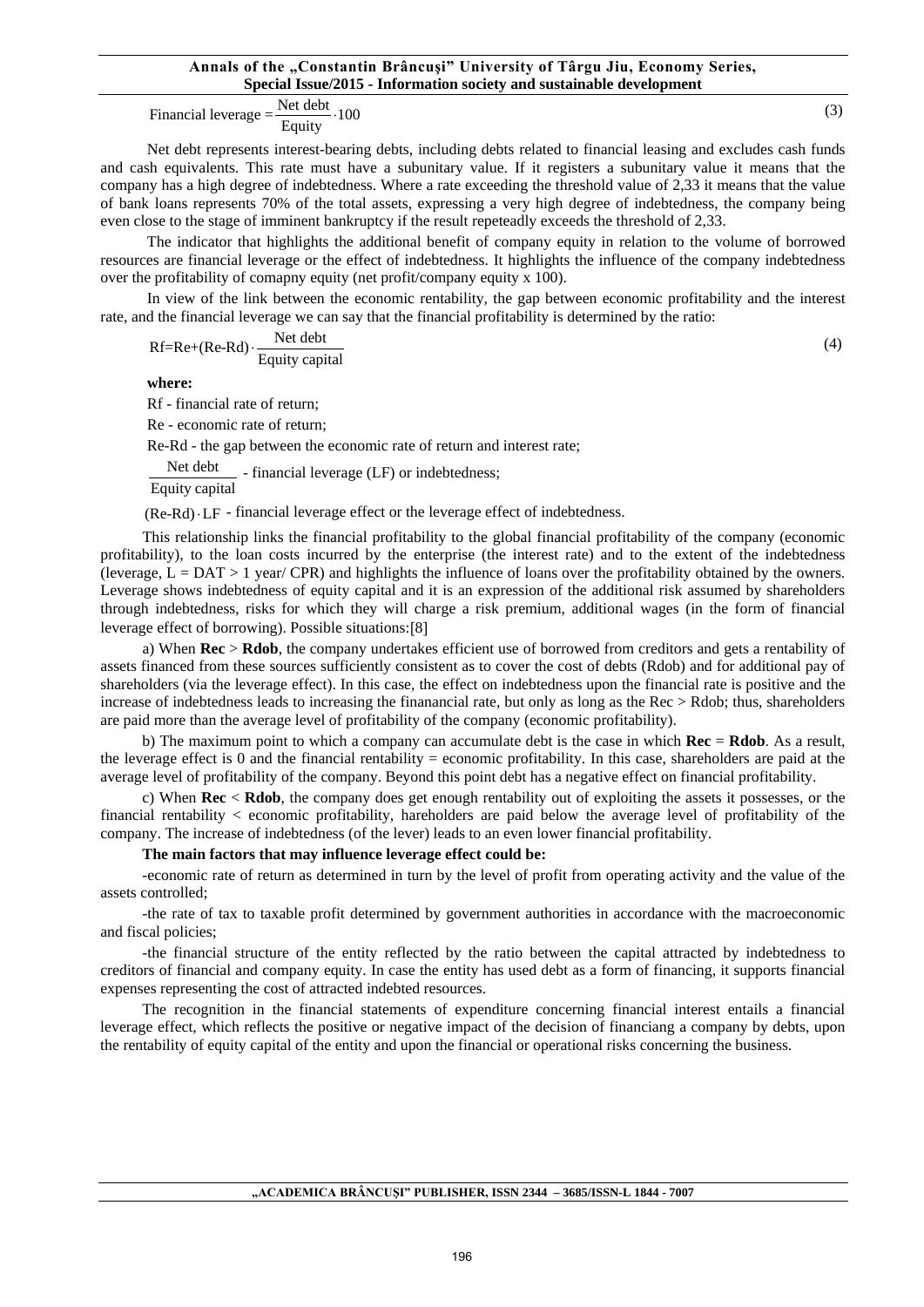#### **3.2. The influence of the borrowing on the financial risk and default on financial profitability**

Generally, a company's capital consists of two main components: equity and borrowed capital, the two being clearly different in terms of cost they entail. In the dedicated literature the effect of indebtedness on the benefit is known as the leverage effect, a name which derives from the fact that loans represent a lever influencing the profitability of equity capital.

Financial structure rates reflect the different relationships between chapters within a company's balance sheet, essentially by comparing its equity with the attracted capital. By means of these rates the funding policy of the enterprise is underlined.[3] The most commonly used financial structure rates are as follows:[9]

-borrowing rate: calculated in two forms, both as a ratio between total debt and total capital, as well as a ratio between debt and company equity; generally, it is about mid-term and long-term debts and the total capital or the permanent capital;

-financial autonomy rate: complementary rate to the former, it represents the ratio between equity and total or permanent capital;

-financial stability rate: calculated as a ratio between the permanent and the total capital of the company.

Data necessary to calculating the indicators required in the study have been extracted from the situations displayed on www.bvb.ro dated February 15, 2015 (Table no. 1).

|             |                       | Tubic no. I The raine of the maneuvers asculin the sharp |                |                               |
|-------------|-----------------------|----------------------------------------------------------|----------------|-------------------------------|
| Nr.<br>crt. | Name of the indicator | 2013                                                     | 2014           | <b>Deviation</b><br>2014/2013 |
| 1.          | Total asset (lei)     | 40.047.000.000                                           | 43.125.000.000 | $+3.078.000.000$              |
| 2.          | Equity capital (lei)  | 26.641.680.000                                           | 27.005.280.000 | $+363.600.000$                |
| 3.          | Net debt (lei)        | 332,000,000                                              | 890.000.000    | $+558.000.000$                |
| 4.          | Net profit (lei)      | 4.821.000.000                                            | 2.103.000.000  | $-2.718,000,000$              |
| 5.          | Indebtedness $(\% )$  | 1,25                                                     | 3,3            | $+2,05$                       |

|  |  |  | Table no. 1 The value of the indicators used in the study |  |  |
|--|--|--|-----------------------------------------------------------|--|--|
|--|--|--|-----------------------------------------------------------|--|--|

Data source: http://www.bvb.ro/FinancialInstruments/Details/FinancialInstrumentsDetails.aspx?s=SNP

Rentbility of equity capital is calculated through the ratio:

$$
RCp = \frac{Net profit}{Equity capital} \times 100
$$
\n
$$
5.83 \times 10^{14} \text{ PTTP} \times 100
$$
\n
$$
5.83 \times 10^{14} \text{ PTTP} \times 100
$$
\n
$$
5.83 \times 10^{14} \text{ PTTP} \times 100
$$
\n
$$
6.83 \times 10^{14} \text{ PTTP} \times 100
$$
\n
$$
6.83 \times 10^{14} \text{ PTTP} \times 100
$$
\n
$$
6.83 \times 10^{14} \text{ CTTP} \times 100
$$
\n
$$
6.83 \times 10^{14} \text{ CTTP} \times 100
$$
\n
$$
6.83 \times 10^{14} \text{ CTTP} \times 100
$$
\n
$$
6.83 \times 10^{14} \text{ CTTP} \times 100
$$
\n
$$
6.83 \times 10^{14} \text{ CTTP} \times 100
$$
\n
$$
6.83 \times 10^{14} \text{ CTTP} \times 100
$$
\n
$$
6.83 \times 10^{14} \text{ CTTP} \times 100
$$
\n
$$
6.83 \times 10^{14} \text{ CTTP} \times 100
$$
\n
$$
6.83 \times 10^{14} \text{ CTTP} \times 100
$$
\n
$$
6.83 \times 10^{14} \text{ CTTP} \times 100
$$
\n
$$
6.83 \times 10^{14} \text{ CTTP} \times 100
$$

In the case of SC OMV PETROM SA this registers the following figures:

$$
RCp_{2014} = \frac{Net \text{ profit}}{Equity \text{ capital}} \times 100 = \frac{2.103.000.000}{27.005.280.000} \times 100 = 7,80\%
$$
\n
$$
(6)
$$

$$
RCp_{2013} = \frac{\text{Net profit}}{\text{Equity capital}} \times 100 = \frac{4.821.000.000}{26.641.680.000} \times 100 = 18,10\%
$$
 (7)

Economic profitability built on the basis of net profit records the following figures:

$$
RRe_{2014} = \frac{\text{Net profit}}{\text{Total asset}} \cdot 100 = \frac{2.103.000.000}{43.125.000.000} \cdot 100 = 4,87\%
$$
\n
$$
(8)
$$

$$
RRe_{2013} = \frac{\text{Net profit}}{\text{Total asset}} \cdot 100 = \frac{4.821.000.000}{40.047.000.000} \cdot 100 = 12,04\%
$$
\n
$$
(9)
$$

The economic profitability of SC OMV PETROM SA must pay its creditors and shareholders in accordance with the risk assumed by investing in the company or granting the loans.

As for the interest rates, it expresses the profitability from the point of view of creditors who make available to companies loan capital, being paid by interest. In the case of the study company the interest for 2014 is 3.32% and in 2013 the interest is 4.43%.

In order to calculate the rate of financial rentability we must also analyse the financial structure of SC OMV PETROM SA, which is determined as follows:

$$
\text{SFin}_{2014} = \frac{\text{Total asset}}{\text{Equity capital}} = \frac{43.125.000.000}{27.005.280.000} \cdot 100 = 1,5969 \tag{10}
$$

#### **"ACADEMICA BRÂNCUŞI" PUBLISHER, ISSN 2344 – 3685/ISSN-L 1844 - 7007**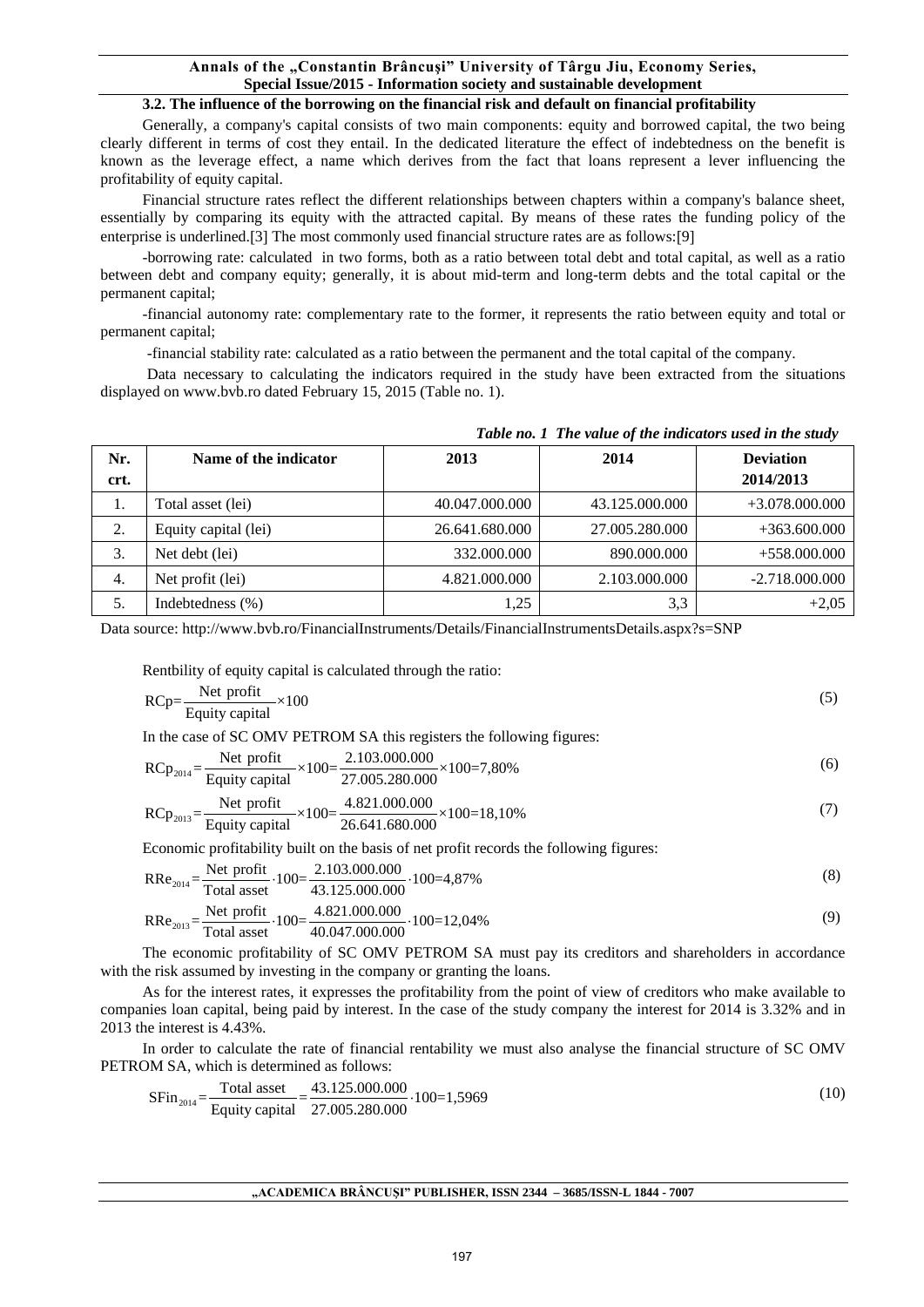$$
SFin_{2013} = \frac{\text{Total asset}}{\text{Equity capital}} = \frac{40.047.000.000}{26.641.680.000} \cdot 100 = 1,5032
$$
\n
$$
(11)
$$

So starting from the two relationships, the financial rate of return can be determined and after the relationship:

$$
RRFin_{2014} = \left( \text{Economic profitability} \cdot \frac{\text{Total asset}}{\text{Equity capital}} \right) \cdot 100 = 4,87 \cdot 1,5969 = 7,78\% \tag{12}
$$

$$
RRFin_{2013} = \left( \text{Economic profitability} \cdot \frac{\text{Total asset}}{\text{Equity capital}} \right) \cdot 100 = 12,04 \cdot 1,5032 = 18,10\% \tag{13}
$$

Relations 6, 7 and 12, 13 can be translated into Du Pont system and the financial rate of return can be determined as follows:

$$
RRf_{2014} = \frac{Net profit}{Equity capital} \times 100 = \left(\frac{Total assets}{Equity capital} \times \frac{Net profit}{Total asset}\right) \times 100 = \left(\frac{43.125.000.000}{27.005.280.000} \times \frac{2.103.000.000}{43.125.000.000}\right) \times 100 = 1,5969 \times 4,87 = 7,78\%
$$
\n(14)

$$
RRf_{2013} = \frac{\text{Net profit}}{\text{Equity capital}} \times 100 = \left(\frac{\text{Total assets}}{\text{Equity capital}} \times \frac{\text{Net profit}}{\text{Total asset}}\right) \times 100 = \left(\frac{40.047.000.000}{26.641.680.000} \times \frac{4.821.000.000}{40.047.000.000}\right) \times 100 = 1,5032 \times 12,04 = 18,10\%
$$
\n(15)

Interested in the evolution of the rate of return, financial managers are able to influence it by the acting upon:[8] -sales generated by the use of assets;

-financing mode of assets by means of equity capital and lons;

-net income profitability.

The gap between the rate of return economic and interest rate:

$$
E_{Re/Red2014} = Re - Rd = 12,04 - 3,32 = 8,72\%
$$
\n(16)

$$
E_{Re/Red2013} = Re-Rd = 4,87 - 4,43 = 0,44\%
$$
\n(17)

**where:**

 $E_{\text{Re/Rd 2014}}$  - the gap between the rate of return economic and interest rate.

In order to reflect the influence on the rate of return financial indebtedness, it is necessary to determine the financial lever (indebtedness), which is determined as the ratio between net debt and equity, as follows:

$$
LF(GI)_{2014} = \frac{\text{Net debt}}{\text{Equity capital}} \times 100 = \frac{890.000.000}{27.005.280.000} \cdot 100 = 3,30\% \tag{18}
$$

$$
LF(GI)_{2013} = \frac{\text{Net debt}}{\text{Equity capital}} \times 100 = \frac{332.000.000}{26.641.680.000} \times 100 = 1,25\%
$$
 (19)

The effect of indebtedness reflects the influence of interest on loans, the impact on profitability. The effect of indebtedness changes the level of financial profitability in the sense of increasing or decreasing, the same way as economic profitability is superior or inferior on the average cost of debt.

Considering the above relations, the illustration of the company's indebtedness by determining the rate of return on the basis of financial leverage effect or financial leverage is calculated as follows:

$$
RF_{2014} = [Re+(Re-Rd) \cdot \text{financial leverage}] \cdot \left(1 - \frac{\text{tax listing}}{100}\right) =
$$
\n
$$
= [4,88 + (4,88 - 3,32) \cdot 3,3] \cdot \left(1 - \frac{16}{100}\right) \cdot 7,80\%
$$
\n
$$
RF_{2013} = [Re+(Re-Rd) \cdot \text{financial leverage}] \cdot \left(1 - \frac{\text{tax listing}}{100}\right) =
$$
\n(21)

$$
= [12,04 + (12,04-4,43) \pm 25] \left(1 - \frac{16}{100}\right) \quad 18,10\%
$$
\n(21)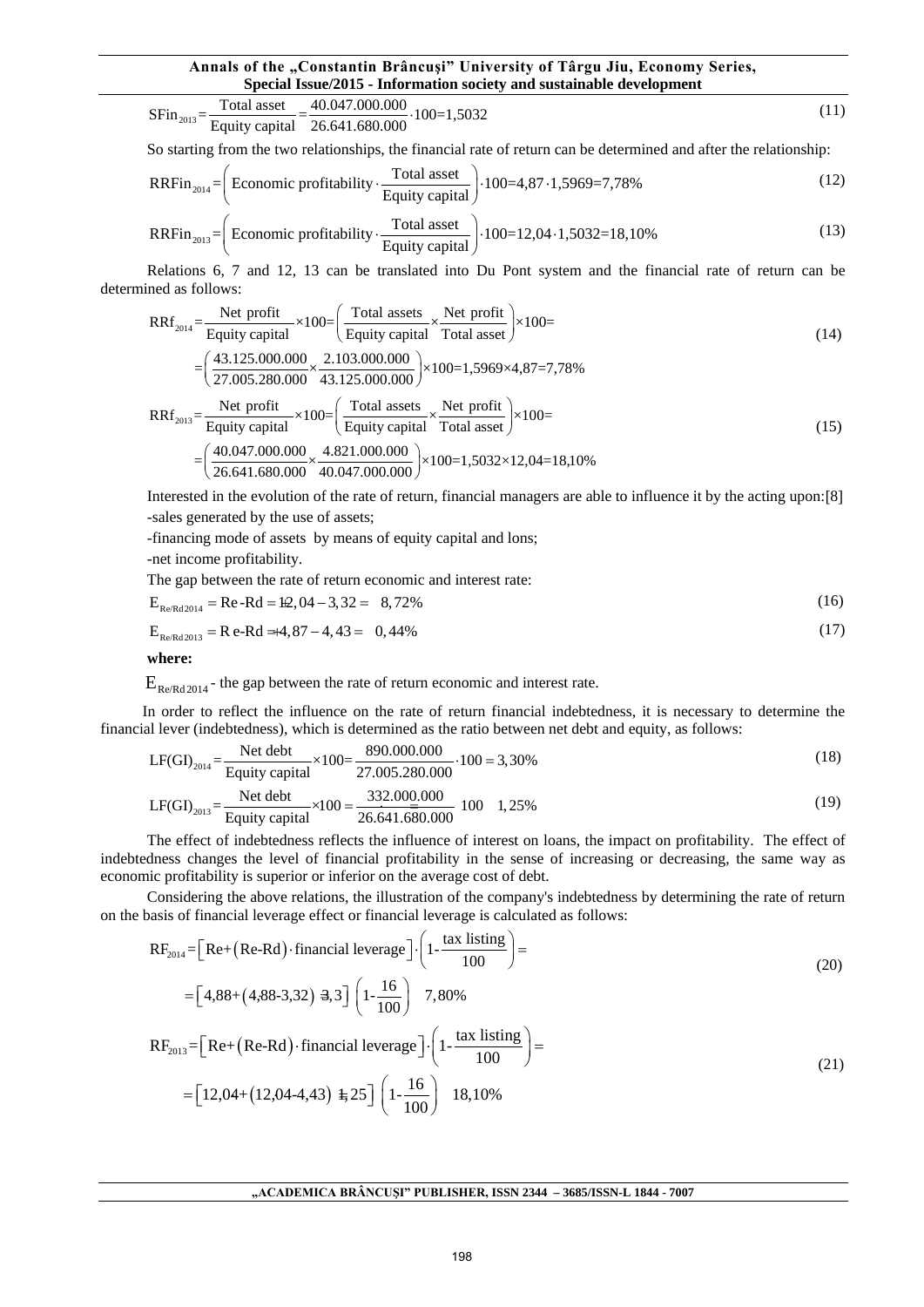The above results can be summarized (table no. 2):

 **Table no. 2 Synthesizing results obtained**

| Nr.<br>crt. | Name of the indicator                             | 2013  | 2014 | deviation<br>2014/2013 |
|-------------|---------------------------------------------------|-------|------|------------------------|
| 1.          | Indebtedness (%)                                  | 1,25  | 3,3  | $+2,05$                |
| 2.          | Equity rate or financial rate of<br>return $(\%)$ | 18,10 | 7,80 | $-10,3$                |
| 3.          | Economic rate of return $(\%)$                    | 12,04 | 4,88 | $-7,16$                |
| 4.          | Financial leverage                                | 1,25  | 3,3  | 2,05                   |
| 5.          | Leverage effect                                   | 9,96  | 5,15 | $-4, 81$               |

From the point of view of the enterprise that asks for the loan, there is a risk of failing to meet payment obligations to lenders and a large amount of debts receivable outstanding can make insolvent resulting in bankruptcy and the loss of equity. This aspect of the practice of borrowing is known as the financial risk and the higher the proportion of loan capital and interest are the lower the economic profitability is. The share of the funding structure of the indebtedness of the enterprise depends on its development strategy, the situation of the existence at a time on the financial market and the prospects of its development in the future. Even in the case of high rates of interest and so has a high cost of capital borrowed, you can't get leverage, through the judicious selection of the activities financed through debt, ensuring the use with maximum efficiency and speed up the rotation the whole capital.[10]

#### **4. Results and conclusions**

The opinions of the experts converge towards risk normality, this matter being a normal constitution in business world. Its disappearance creates confusion, inefficiency and generates unnatural behavior of enterprises, fact that was ascertained in the totalitarian regimes, when the economy has been led through leading levers of an administrative nature. The multitude of factors, which generate business risk, determines its manifestation in different states: market risk, economic risk, financial risk, technological risk exchange risk, bankrupting risk.[2]

In terms of financial risk, in general you can set several general reduction measures:

-increase economic performance whose values must be overcome with more borrowed capital costs in order to avoid the manifestation of the financial risk;

-adopting a financial structure in which to be avoided increasing indebtedness, but not increasing the profitability of the economy;

-increase the recovery of production;

-increase turnover and achieve superior returns and trade;

-increasing the speed of rotation of the economic assets by increasing the patrimonial elements as needed and by increasing the share of current assets, which can reproduce more quickly through turnover.

By the analysis of economic profitability and the rate of interest shall be deducted the following aspects:

-in both 2013 and 2014 spread Re/Rd is positive favorable situation for the company, which is reflected by the level of profitability of financial ratio in 2013 was 18,10% and 7,78% in 2014;

-in the case of these positive differences, borrowing the firm has no negative effect on the rate of financial return, and OMV PETROM SA may lend benefiting from leverage.

From the results obtained from SC OMV PETROM SA we draw the following conclusions:

-indebtedness has increased in 2014 compared with 2.05%, 2013 aspect appreciated unfavorable for the company;

-low financial rate of return in 2014 from 2013 with 10.3% which denotes the fact that the organisation has adopted a policy regarding the insufficient funding sources demonstrated and reducing leverage with -4.81%;

-low economic rate of return in 2014 from 2013 is -7.16% with work due in particular to the decrease in net profit by about 50% in 2014 from 2013.

The "10 threats" in the case of not evaluating the risk: [12]

1. The location of the business. It is connected to the marketing policy: assume nepromovarea of ads triggered a market fair and favorable product sales.

2. Too much capital in fixed assets. The efficiency of the use of fixed assets is low.